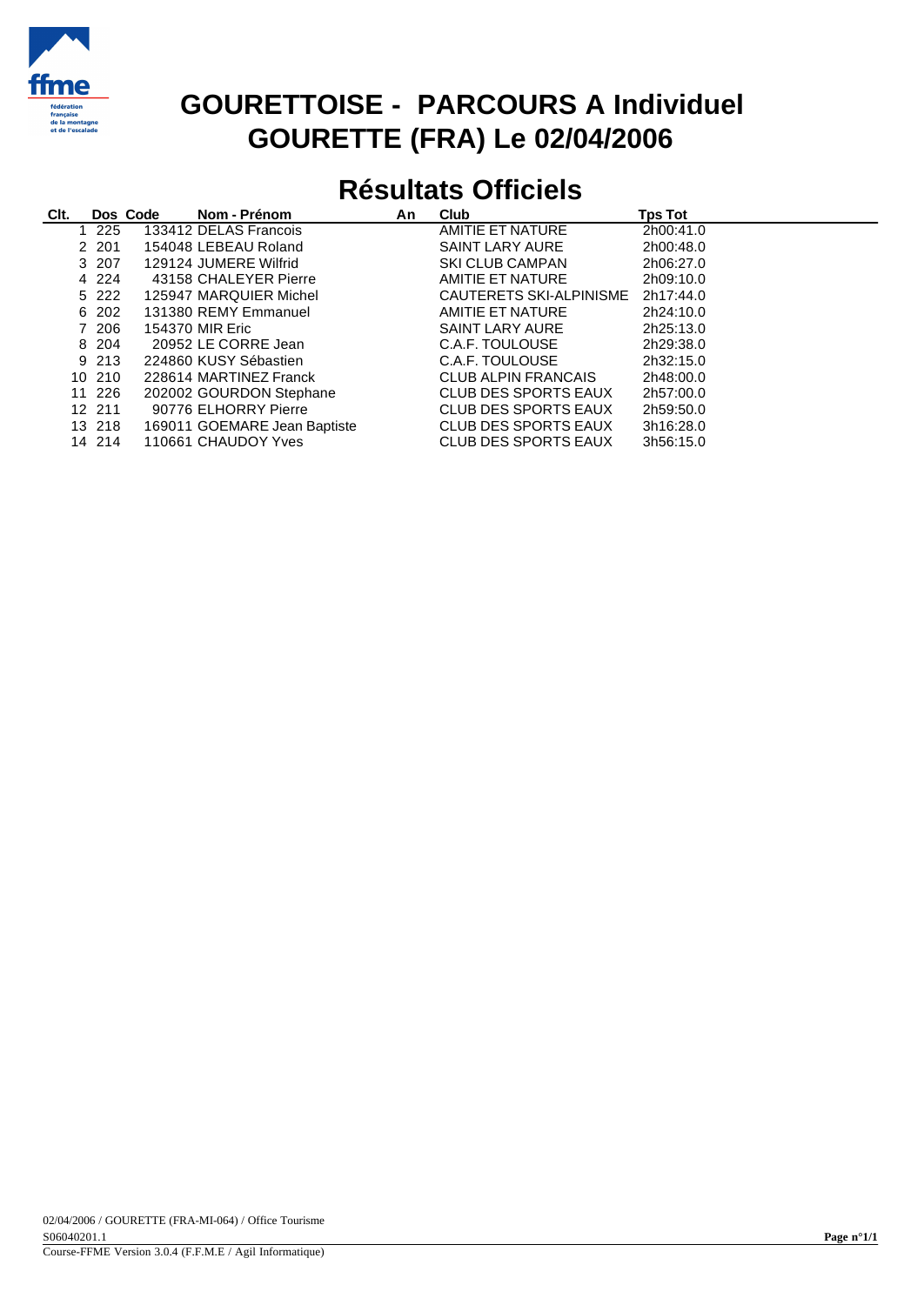

### **GOURETTOISE - PARCOURS A Equipe GOURETTE (FRA) Le 02/04/2006**

# **Résultats Officiels**

#### **Clt. Dos Equipe Club Tps Tot**

| 4 LAFITTE Jean Didier/SALVAYRE Philippe | CLUB DES SPORTS EAUX | 2h35:55.0 |
|-----------------------------------------|----------------------|-----------|
|-----------------------------------------|----------------------|-----------|

- 
- 2 1 TOST Joel/BOHREN Frederic<br>3 2 ELISSETCHE Ramuntxo/CAR
- 3 2 ELISSETCHE Ramuntxo/CARMOUZE Cédric<br>4 3 CASTAINGS Remi/COUROUAU Philippe
- 4 3 CASTAINGS Remi/COUROUAU Philippe<br>5 5 LOUBSENS Claude/BOURDALLE Daniel 5 5 LOUBSENS Claude/BOURDALLE Daniel CLUB DES SPORTS EAUX 4h04:56.0

|                      | .         |
|----------------------|-----------|
| CLUB DES SPORTS EAUX | 2h35:55.0 |
| LE MUR               | 2h37:50.0 |
| LE MUR               | 2h39:16.0 |
| CLUB DES SPORTS EAUX | 2h39:47.0 |
| CLUB DES SPORTS EAUX | 4h04:56.0 |